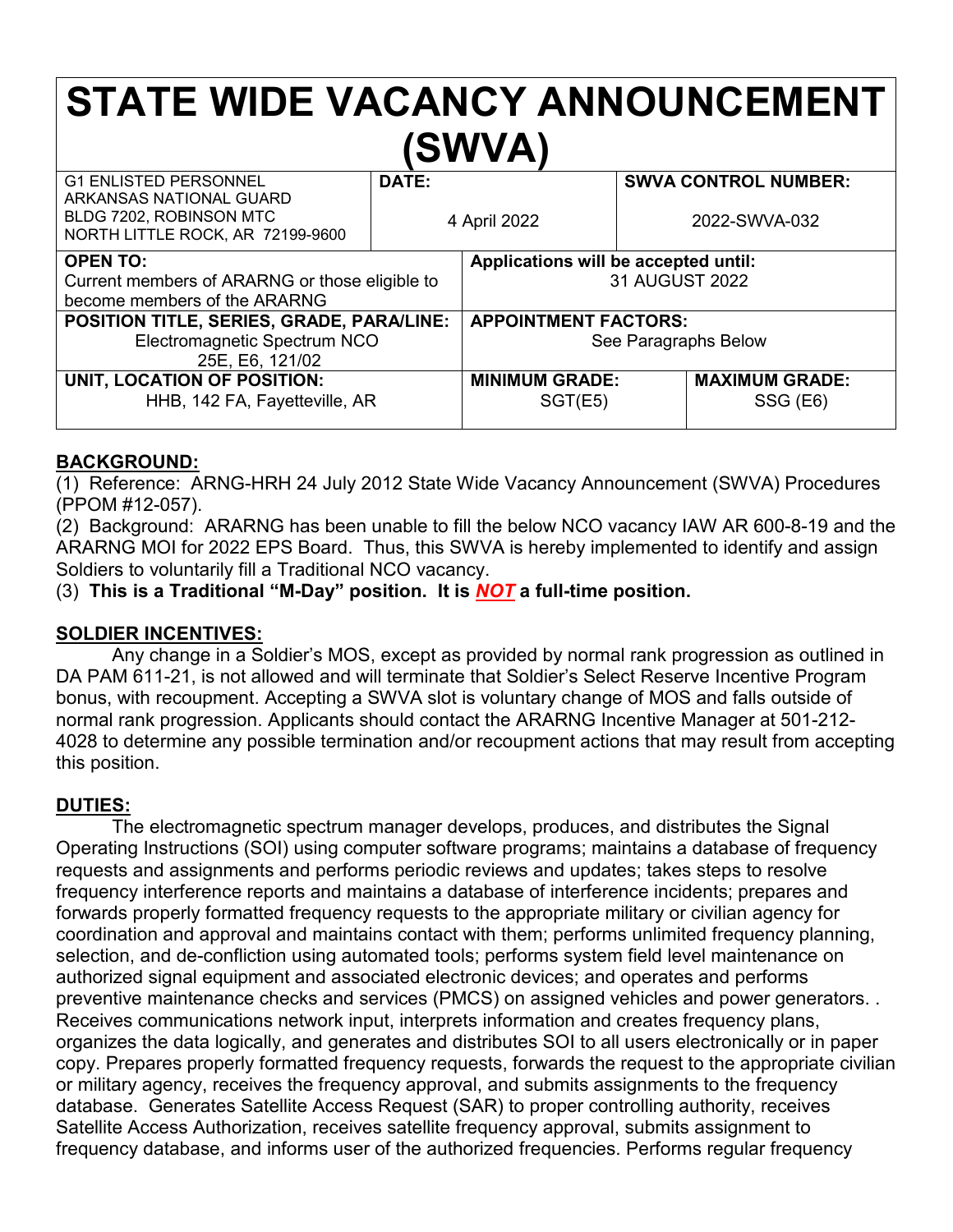database reviews and submits requests for update when necessary. Receives requests for frequency use authorization, nominates frequencies from frequency databases, makes assignments in the database, and notifies the requestor of the assignment. Maintains contact with military and civilian agency for the request and de-confliction of frequency use within the areas of responsibility. Ensures spectrum supportability for frequency emitting equipment which is being used within a specified area and obtains electronic warfare (EW) clearances. Receives frequency interference reports from victim units, takes appropriate steps to resolve interference, reports problem to higher headquarters for assistance, and maintains frequency charts, diagrams, reports, and a database of frequency interference incidents. Performs field level maintenance on authorized signal equipment and associated electronic devices. Operates and performs PMCS on assigned vehicles and power generators. 25E3O will not perform duties as Drill Sergeants or Recruiters.

## **SPECIFICATIONS:**

Physical demands rating and qualifications for initial award of MOS. The electromagnetic spectrum manager must possess the following qualifications:

- (1) Physical demands rating of moderate (Gold).
- (2) A physical profile of 222221.
- (3) Normal color vision.
- (4) Qualifying scores.

(a) A minimum score of 105 in aptitude areas GT and EL.

(b) A minimum OPAT score of Long Jump (LJ) - 0120 cm, seated Power Throw (PT) - 0350 cm, Strength Deadlift (SD) - 0120 lbs., and Interval Aerobic Run (IR) - 0036 shuttles in Physical Demand Category of "Moderate" (Gold).

(5) A SSG with less than 12 years in service.

(6) A SSG must have Advanced Leader Course (ALC) common core (CC) or Structured Self Development (SSD) II completed.

(7) SSG waiver may be granted to a SGT promotable with ALC CC or SSD II completed by the Commandant, US Army Signal School, ATTN: ATSO-CD, Ft. Gordon, GA 30905-5300.

(8) A security eligibility of SECRET is required for the initial award of MOS. Must remain eligible to receive security access of TOP SECRET to maintain MOS.

(9) Ability to read, comprehend, and clearly enunciate English.

(10) A U.S. citizen.

(11) Formal Training (completion of MOS 25E Course conducted under the auspices of the USA Signal School) mandatory or waiver may be granted by Commandant, U.S. Army Signal School, ATTN: ATSO-CD, Ft Gordon, GA 30905-5300.

---------------------------------------------------------------------------------------------------------------------------------------

Point of Contact for duty description: MSG Delilah Johnson – SR HR NCO at 501-212-6411 Selecting Supervisor: CSM Shane Oakes – 142nd FAB Command Sergeant Major SWVA and EPS Oversight Authority: CSM Paul Winkle, ARARNG State Command Sergeant Major **APPLICATION INSTRUCTIONS:**

All applications must be submitted via email to the Enlisted Personnel Manager at [adam.w.burch.mil@army.mil](mailto:adam.w.burch.mil@army.mil)

[viola.n.schaeffer.mil@army.mil](mailto:viola.n.schaeffer.mil@army.mil)

# **APPLICATION CHECKLIST:**

a. Letter of interest from the individual indicating desire to voluntarily transfer to the advertised position and meet all MOS and NCOES requirements within required timelines of PPOM #12-057.